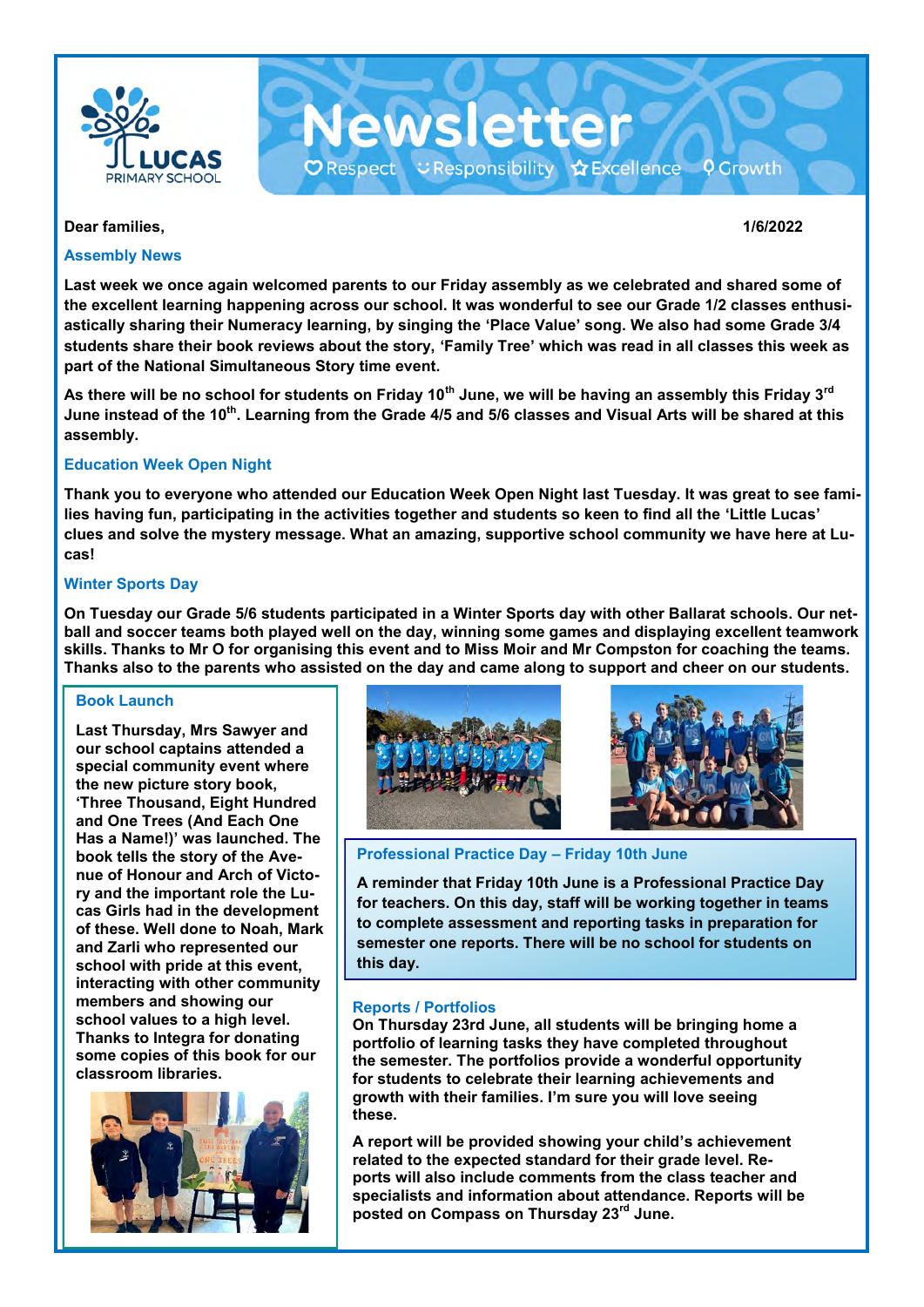### **COLD WEATHER**

**As we approach the colder months, please ensure your child has a coat to wear outside during the recess and lunch breaks. School coats and beanies are available at PSW but it is also fine for students to wear a coat and hat of any colour.**

**Please also ensure that all items are clearly labelled!**

## **Swimming Program**

**In the first two weeks of Term 3, Grades 1/2, 3/4 and 4/5 will be involved in a five day swimming program at Shayne Reese Swimming. Grade 1/2A, 3/4A, 3/4B and 4/5A will have a 30 minute lesson each day from 11th -15th July and Grades 1/2B, 1/2C, 1/2D and 1/2E from 18th-22nd July. The cost of the swimming program is \$65 per student. This is part of the Excursion Levy. For any families who have not paid the levy, this amount must be paid before the swimming program.** 

**The swimming program for Grade 5/6 and the Prep classes will be held in Week 2 of Term 4 (10th -14th October).** 

## CALENDAR

Friday 10th June - *Teacher Professional Practice Day (No school for students)* 

Monday 13th June - *Public Holiday*  20th-22nd June *- 5/6 Camp*  Friday 24th June *- Last day of Term 2 Students finish at 1.30pm*  Monday 11th July - *First day Term 3*  Week 1 Term 3 - *Swimming Grades 1/2A, 3/4A, 3/4B & 4/5A*  Week 2 Term 3 - *Swimming Grades 1/2 B, 1/2C, 1/2D & 1/2E* 

## **Preps Visit to the Lucas Community Garden**

**As you know, the Preps at Lucas are learning all about our local community in their Integrated Studies lessons. We decided to take this learning out of the classroom by visiting the Lucas Community Garden!**

**With the help of our amazing volunteers Katherine and Emily, the Preps participated in so many fun activities. They got to help weed the planter boxes, plant flowers for a new bee garden and plant their own seed to take home. Some students were even lucky enough to help paint a Lucas Primary School mural on one of the planter boxes. If you're in the area, please be sure to check it out! We wanted to say a big thank you to our volunteers Emily and Katherine. Without their help, this excursion would not have been possible. If you would like to participate in the upkeep of this amazing part of our local community, please visit their Facebook page: @lucascommunitygarden.**



















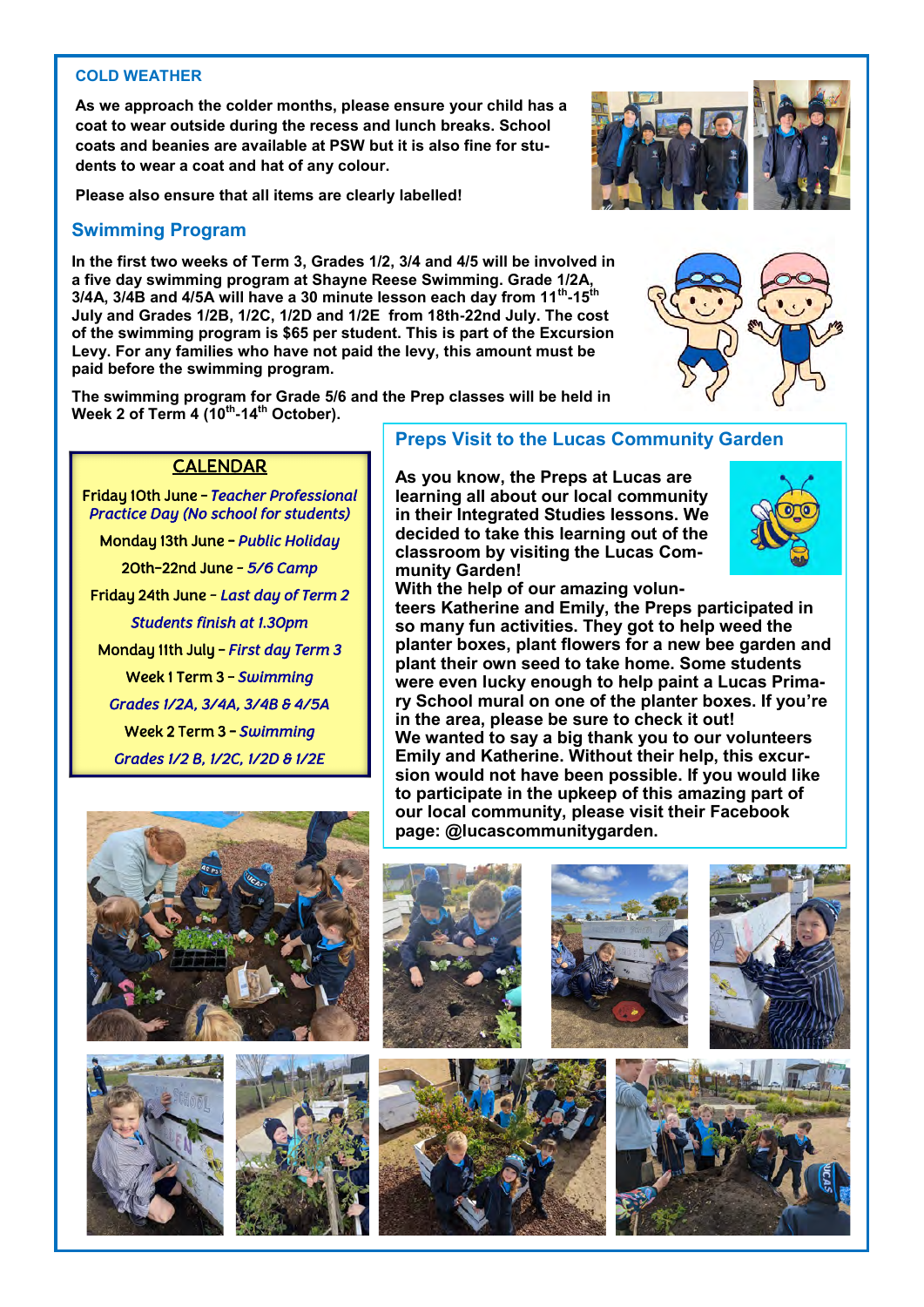

## **EXCELLENCE AWARDS Week 3**



#### **Wade Prep A**

**For demonstrating excellence by always considering and trying to use our success criteria in writing lessons.**

#### **Myra Prep B**

**For demonstrating the school value of excellence by always giving her best effort with all learning tasks.**



#### **Harang Prep C**

**For demonstrating excellence by using his class time wisely and taking on feedback given to him.**

#### **Louisa 1/2A**

**For always striving to complete her best work in all areas of her learning.** 



#### **Ruby 1/2 B**

**For always staying focused and taking pride in all learning tasks.**



#### **Ailish 1/2 C**

**For staying focused on her writing and working towards her goal during writing lessons this week.**













#### **Lily 1/2 D**

**For always taking pride in her work. She remains focused until her work is complete. Lily is a very organised student.**

## **Angad 1/2 E**

**For being highly organised , taking pride in his work and staying focused until his work is completed to a high standard.** 

#### **Mitchell 3/4 A**

**For striving for excellence by challenging himself with his learning and seeking extension opportunities.**

#### **Alexis 3/4 B**

**For consistently striving to complete her personal best, persevering with challenges and being a wonderful friend to her classmates.**

#### **Sathvik 4/5 A**

**For demonstrating excellence by striving for your best and consistently seeking improvement.**

#### **Noah 5/6 A**

**For always giving his all and taking pride in his work. He makes great choices and always encourages others.**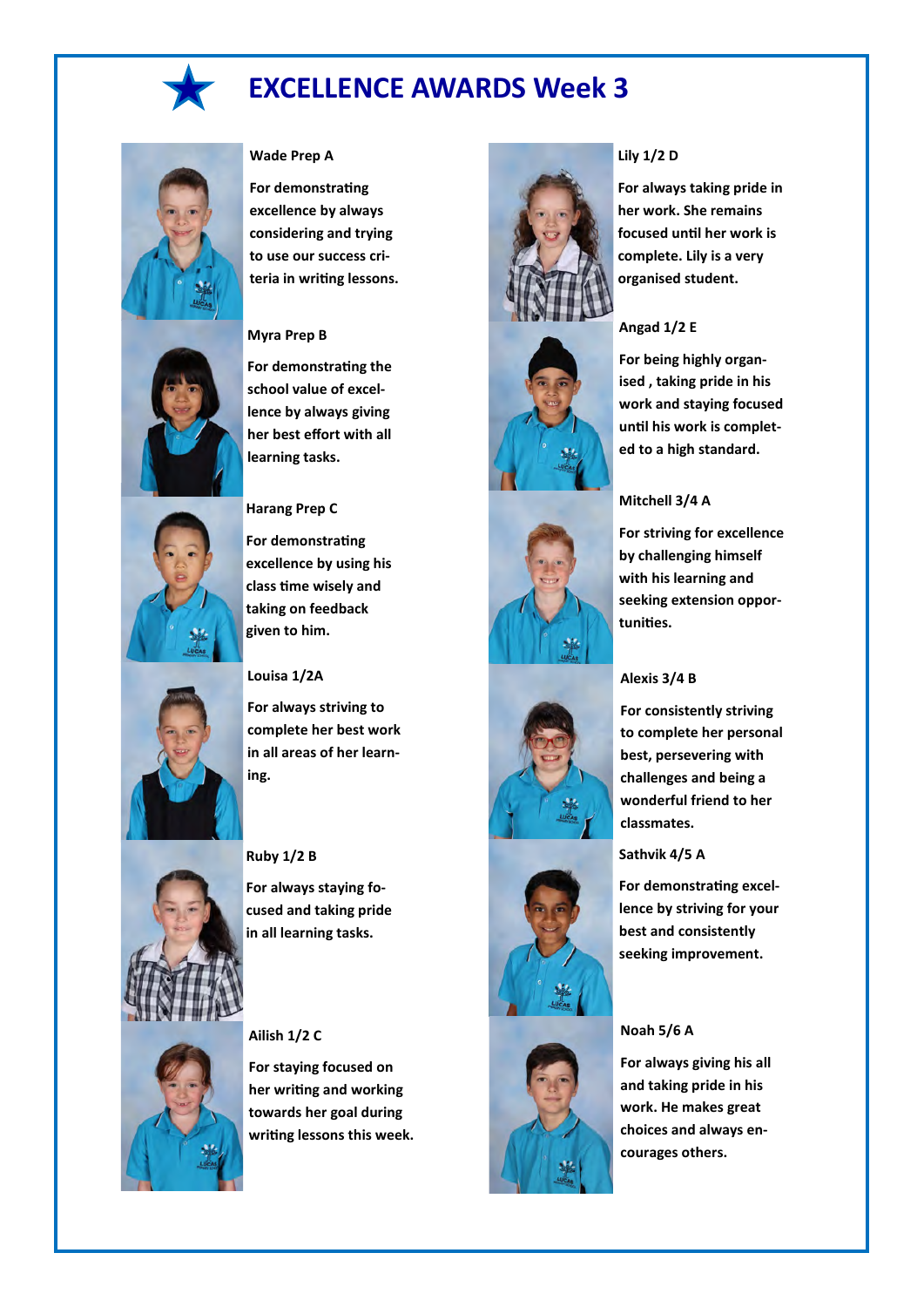



## **ART - 3/4 B**

**For staying focused and challenging themselves to do their very best on their Bunjil artworks. Well done!**



#### **PE - Prep C**

**For showing excellence when 'having a go' at new skills and trying your best.**



#### **PERFORMING ARTS -**

**1/2D For pushing themselves to communicate new emotions in learning their song "Wadawurrung Thank You to Country".**

# **FUNDRAISING AT LUCAS**

## **Hot Cross Bun Drive**

**Thank you to all families who purchased hot cross buns as part of our Hot Cross Bun Drive last term. We are pleased to announce that we raised \$806 which is a fantastic effort. This money has been used to buy additional items for our lunchtime CLUBS program.** 



## **Election Day Sausage Sizzle**

**On Election Day, we were excited to conduct our very first community fundraiser since opening in 2020. In perfect weather conditions, voters eagerly** 

**bought a 'Democracy Sausage' or two, happy to be supporting our school. Thank you to the following parents, staff and community members who helped on the day – Alicia Bond, Greg Eames, David Collins, Chris Sheehan, Tim Clarke, Leah Heinrich, Rosette Tennant, Lauren Wright, Helena Michels, Jo Ashman, Fiona McDonald, Marg Lee, Neil Lee, Danielle Lee, Ruth Walter, Michelle Glanville and Jess Moir. We greatly appreciate your support.** 

**A big thank you also to the Bond family who donated all the sausages, Bakers Delight Lucas for donating the bread and Wilsons Fruit and Vegetables for donating the onions. It is wonderful to have such great community support. A total of \$796.00 was raised on the day.** 







**Our lost property tubs are overflowing at the moment! There are a lot of coats and jumpers, hats and beanies in them. If students are missing any items please have a look in these tubs situated in the foyer of the gymnasium.** 

**Please ensure ALL students' belongings have their name on them!**

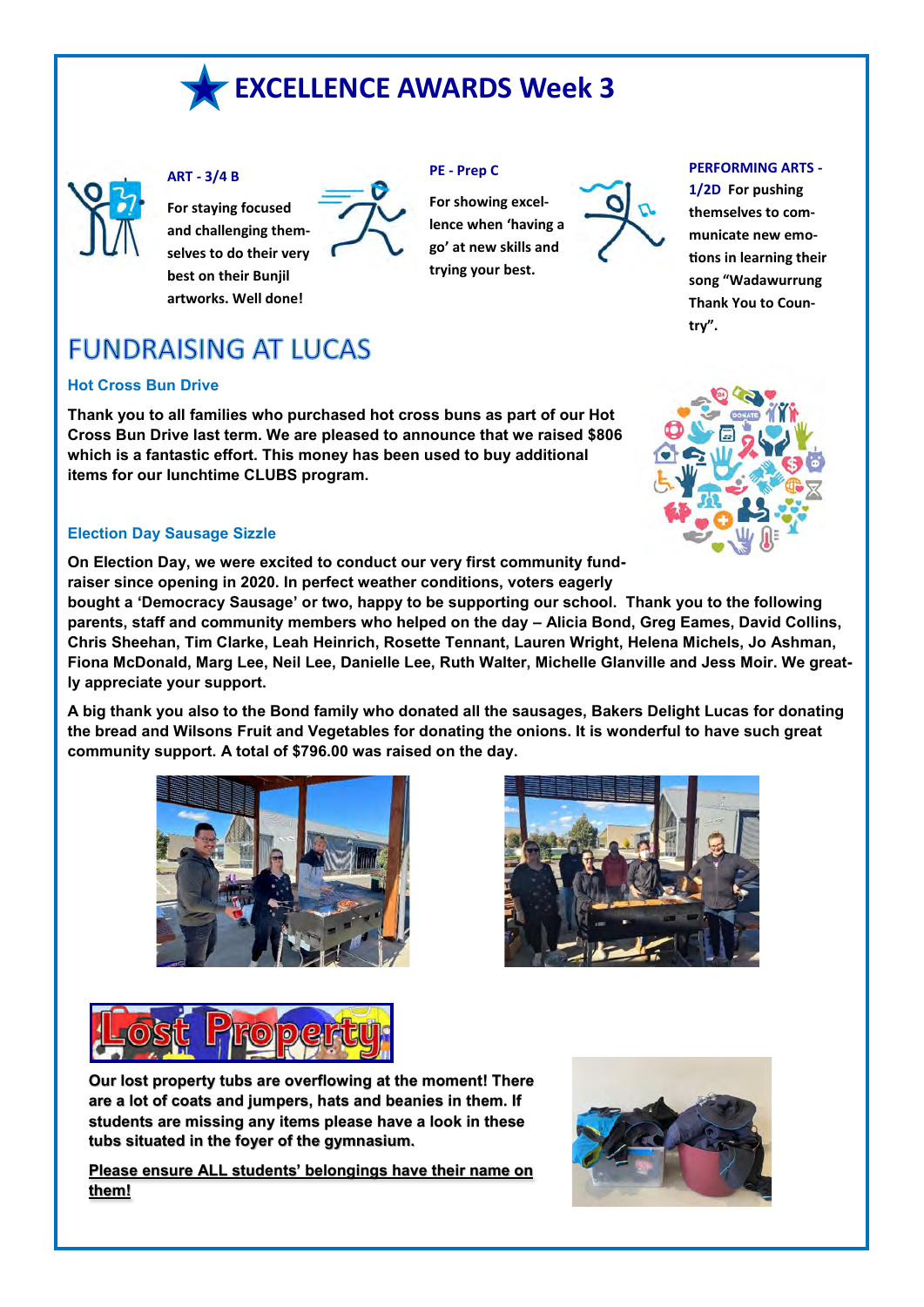# **Grade 3/4 Learning**

**In Reading, students have been learning about inferring. We have been putting on 'detective caps' to look for text clues hidden in illustrations, photos, dialogue and character emotions. Students have also been working towards their individual goals and have made great progress. In Writing, students have been researching Australian National Parks in preparation for writing information reports on a park of their choice. We have started to plan and draft these reports and are looking forward to publishing these as a portfolio entry next week. In Numeracy, we have been learning about measurement. Students learnt about the metric system and made conversions between metres, centimetres and millimetres. Students had a lot of fun using different measuring instruments and identifying the best tool for different measuring tasks. We also investigated measuring time and temperature.**

**Mr Rodger and Miss Gibcus**